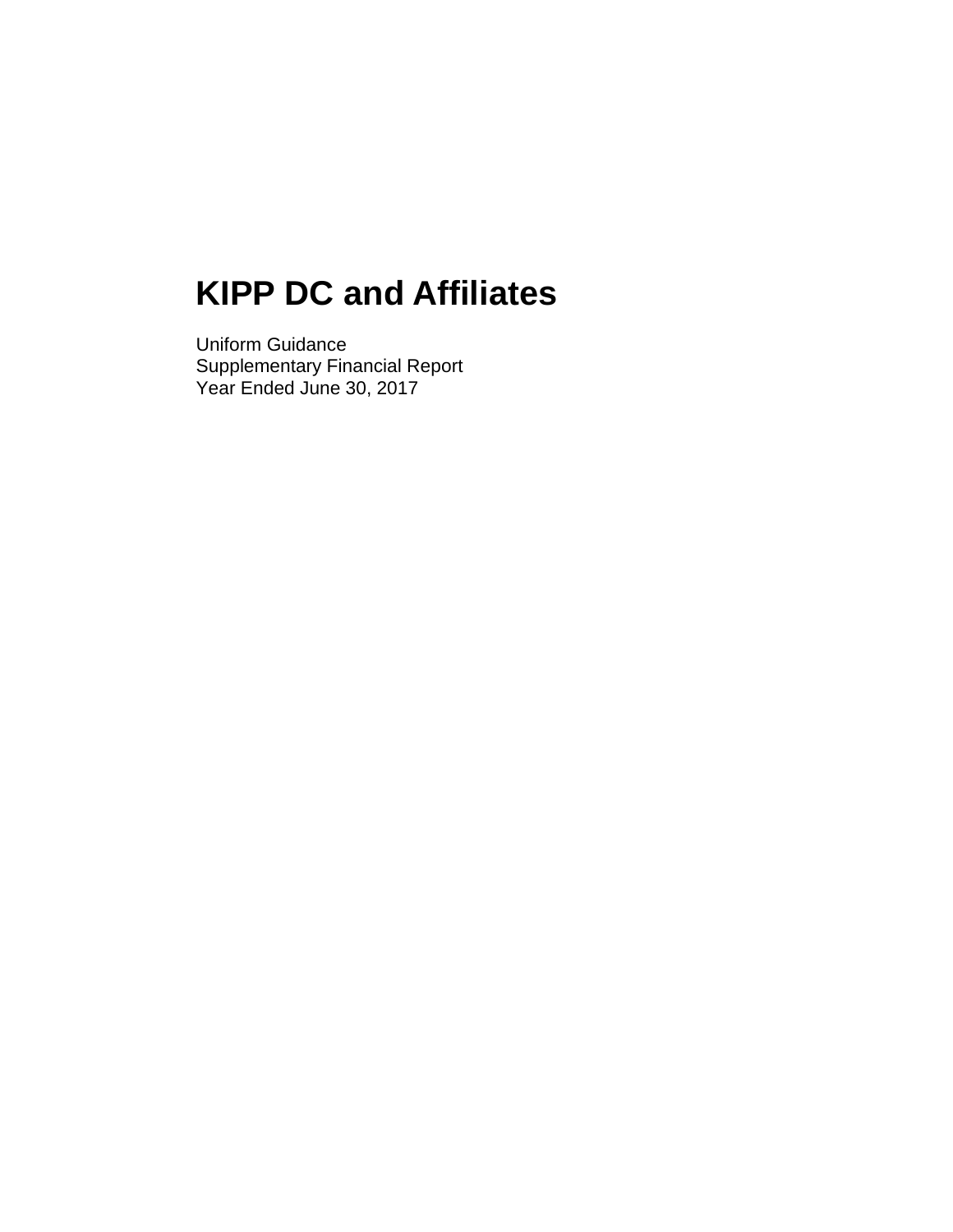# **Contents**

| Independent auditor's report on internal control over financial reporting and on      |         |
|---------------------------------------------------------------------------------------|---------|
| compliance and other matters based on an audit of financial statements performed      |         |
| in accordance with Government Auditing Standards                                      | $1 - 2$ |
|                                                                                       |         |
| Independent auditor's report on compliance for each major federal programs; report on |         |
| internal control over compliance; and report on schedule of expenditures              |         |
| of federal awards required by the Uniform Guidance                                    | $3 - 4$ |
|                                                                                       |         |
| Schedule of expenditures of federal awards                                            | 5       |
|                                                                                       |         |
| Notes to schedule of expenditures of federal awards                                   | 6       |
|                                                                                       |         |
| Schedule of findings and questioned costs                                             | $7 - 8$ |
| Summary schedule of prior audit findings                                              | 9       |
|                                                                                       |         |
|                                                                                       |         |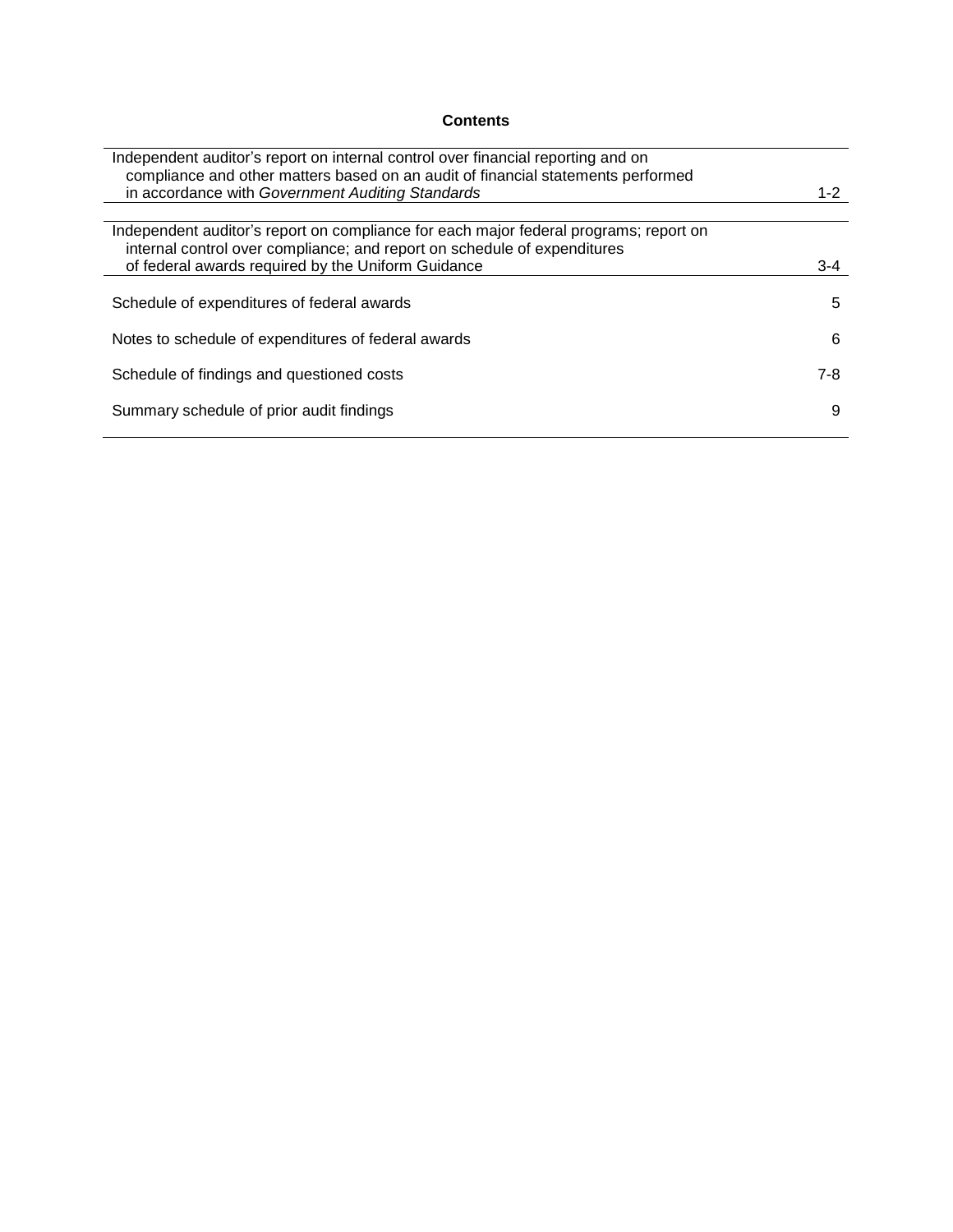

**RSM US LLP** 

## **Independent Auditor's Report on Internal Control Over Financial Reporting and on Compliance and Other Matters Based on an Audit of Financial Statements Performed in Accordance With** *Government Auditing Standards*

To the Board of Directors KIPP DC

We have audited, in accordance with the auditing standards generally accepted in the United States of America and the standards applicable to financial audits contained in *Government Auditing Standards* issued by the Comptroller General of the United States, the consolidated financial statements of KIPP DC and Affiliates (KIPP DC), which comprise the consolidated balance sheets as of June 30, 2017, the related consolidated statements of activities and cash flows for the year then ended, and the related notes to the consolidated financial statements, and have issued our report thereon dated October 31, 2017.

#### **Internal Control Over Financial Reporting**

In planning and performing our audit of the consolidated financial statements, we considered KIPP DC's internal control over financial reporting (internal control) to determine the audit procedures that are appropriate in the circumstances for the purpose of expressing our opinion on the consolidated financial statements, but not for the purpose of expressing an opinion on the effectiveness of KIPP DC's internal control. Accordingly, we do not express an opinion on the effectiveness of KIPP DC's internal control.

A *deficiency in internal control* exists when the design or operation of a control does not allow management or employees, in the normal course of performing their assigned functions, to prevent, or detect and correct, misstatements on a timely basis. A *material weakness* is a deficiency, or a combination of deficiencies, in internal control, such that there is a reasonable possibility that a material misstatement of the entity's consolidated financial statements will not be prevented, or detected and corrected on a timely basis. A *significant deficiency* is a deficiency, or a combination of deficiencies, in internal control that is less severe than a material weakness, yet important enough to merit attention by those charged with governance.

Our consideration of internal control was for the limited purpose described in the first paragraph of this section and was not designed to identify all deficiencies in internal control that might be material weaknesses or significant deficiencies. Given these limitations, during our audit, we did not identify any deficiencies in internal control that we consider to be material weaknesses. However, material weaknesses may exist that have not been identified.

THE POWER OF BEING UNDERSTOOD AUDIT | TAX | CONSULTING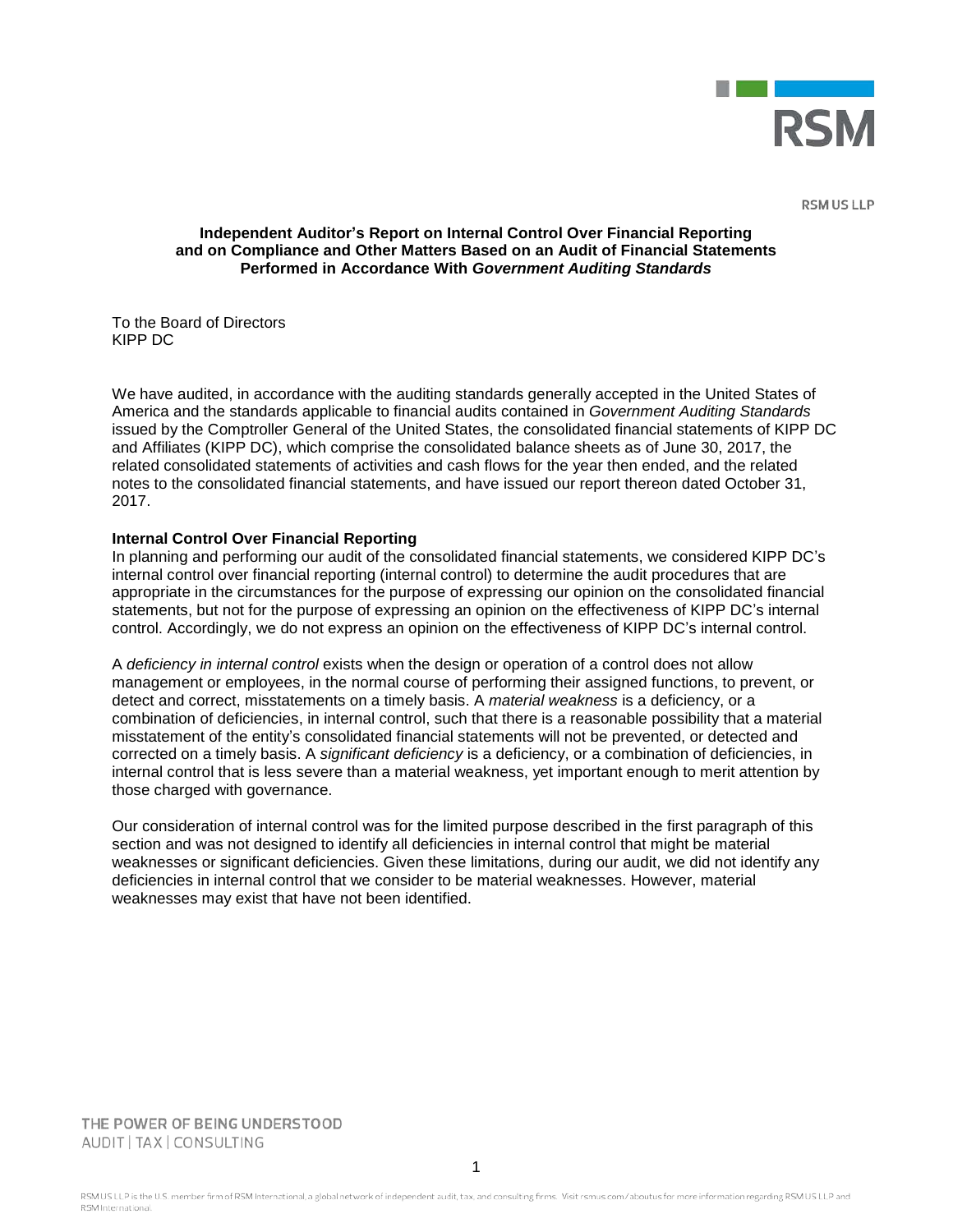#### **Compliance and Other Matters**

As part of obtaining reasonable assurance about whether KIPP DC's consolidated financial statements are free from material misstatement, we performed tests of its compliance with certain provisions of laws, regulations, contracts and grant agreements, noncompliance with which could have a direct and material effect on the determination of consolidated financial statement amounts. However, providing an opinion on compliance with those provisions was not an objective of our audit, and accordingly, we do not express such an opinion. The results of our tests disclosed no instances of noncompliance or other matters that are required to be reported under *Government Auditing Standards*.

### **Purpose of This Report**

The purpose of this report is solely to describe the scope of our testing of internal control and compliance and the results of that testing, and not to provide an opinion on the effectiveness of KIPP DC's internal control or on compliance. This report is an integral part of an audit performed in accordance with *Government Auditing Standards* in considering KIPP DC's internal control and compliance. Accordingly, this communication is not suitable for any other purpose.

RSM US LLP

Washington, D.C. October 31, 2017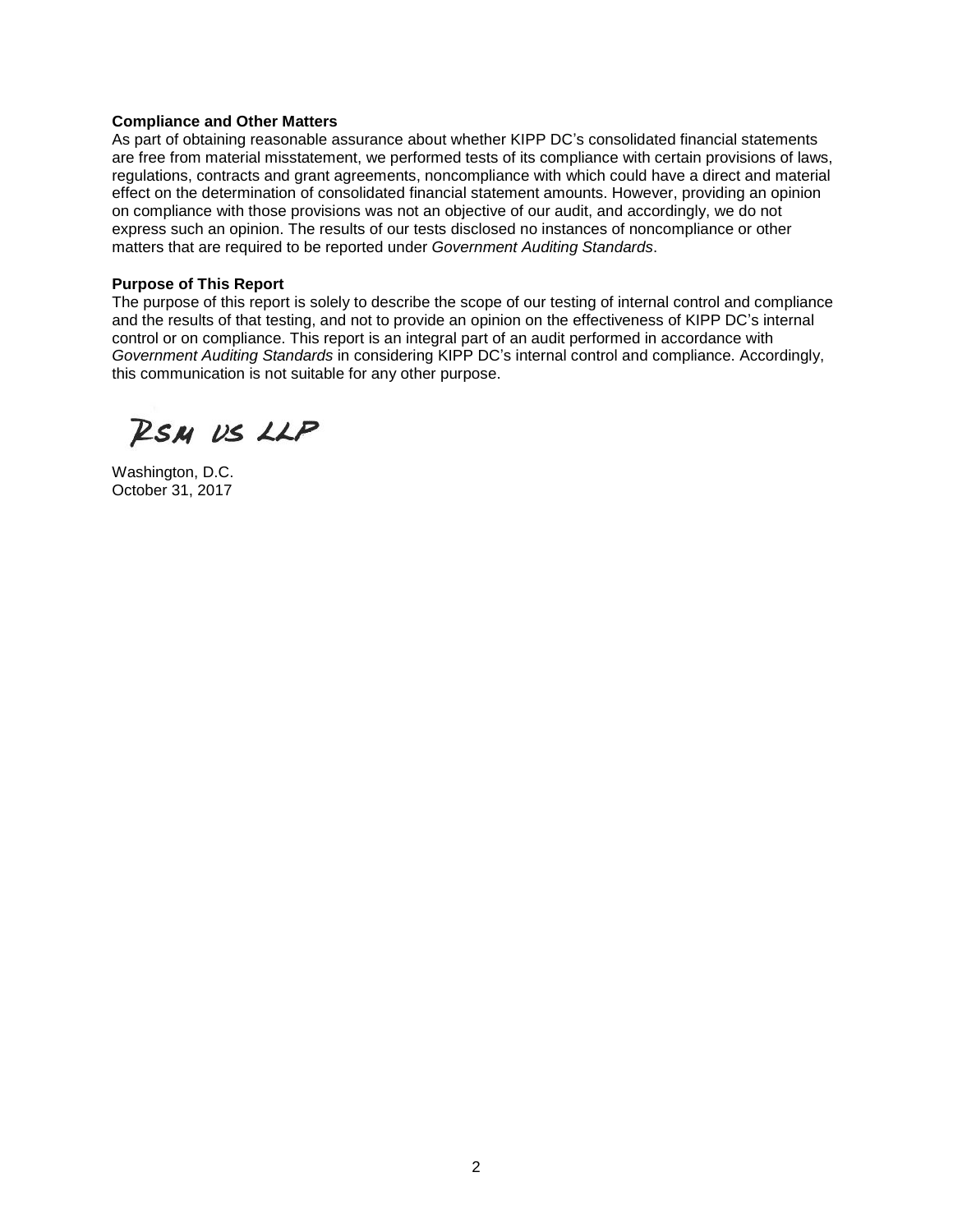

**RSM US LLP** 

#### **Independent Auditor's Report on Compliance for Each Major Federal Program; Report on Internal Control Over Compliance; and Report on the Schedule of Expenditures of Federal Awards Required by the Uniform Guidance**

To the Board of Directors KIPP DC

#### **Report on Compliance for Each Major Federal Program**

We have audited KIPP DC's and Affiliates' (KIPP DC) compliance with the types of compliance requirements described in the *OMB Compliance Supplement* that could have a direct and material effect on each of KIPP DC's major federal programs for the year ended June 30, 2017. KIPP DC's major federal programs are identified in the summary of auditor's results section of the accompanying schedule of findings and questioned costs.

#### **Management's Responsibility**

Management is responsible for compliance with federal statutes, regulations and the terms and conditions of its federal awards applicable to its federal programs.

#### **Auditor's Responsibility**

Our responsibility is to express an opinion on compliance for each of KIPP DC's major federal programs based on our audit of the types of compliance requirements referred to above. We conducted our audit of compliance in accordance with auditing standards generally accepted in the United States of America; the standards applicable to financial audits contained in *Government Auditing Standards*, issued by the Comptroller General of the United States; and the audit requirements of Title 2 U.S. Code of Federal Regulations Part 200, *Uniform Administrative Requirements, Cost Principles, and Audit Requirements for Federal Awards* (Uniform Guidance). Those standards and the Uniform Guidance require that we plan and perform the audit to obtain reasonable assurance about whether noncompliance with the types of compliance requirements referred to above that could have a direct and material effect on a major federal program occurred. An audit includes examining, on a test basis, evidence about KIPP DC's compliance with those requirements and performing such other procedures as we considered necessary in the circumstances.

We believe that our audit provides a reasonable basis for our opinion on compliance for each major federal program. However, our audit does not provide a legal determination of KIPP DC's compliance.

#### **Opinion on Each Major Federal Program**

In our opinion, KIPP DC complied, in all material respects, with the types of compliance requirements referred to above that could have a direct and material effect on each of its major federal programs for the year ended June 30, 2017.

THE POWER OF BEING UNDERSTOOD AUDIT | TAX | CONSULTING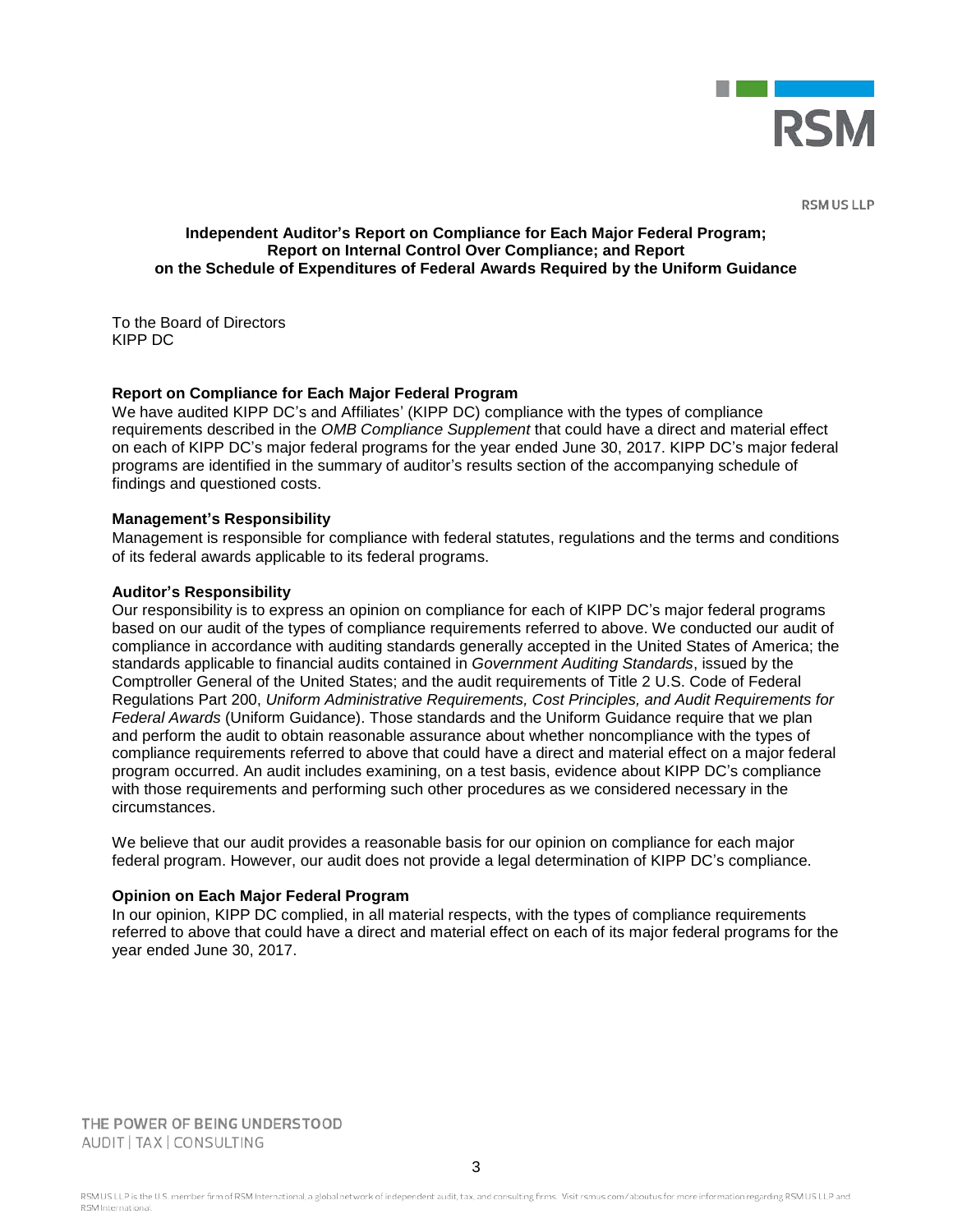#### **Report on Internal Control Over Compliance**

Management of KIPP DC is responsible for establishing and maintaining effective internal control over compliance with the types of compliance requirements referred to above. In planning and performing our audit of compliance, we considered KIPP DC's internal control over compliance with the types of requirements that could have a direct and material effect on each major federal program to determine the auditing procedures that are appropriate in the circumstances for the purpose of expressing an opinion on compliance for each major federal program and to test and report on internal control over compliance in accordance with the Uniform Guidance, but not for the purpose of expressing an opinion on the effectiveness of internal control over compliance. Accordingly, we do not express an opinion on the effectiveness of KIPP DC's internal control over compliance.

A *deficiency in internal control over compliance* exists when the design or operation of a control over compliance does not allow management or employees, in the normal course of performing their assigned functions, to prevent, or detect and correct, noncompliance with a type of compliance requirement of a federal program on a timely basis. A *material weakness in internal control over compliance* is a deficiency, or combination of deficiencies, in internal control over compliance, such that there is a reasonable possibility that material noncompliance with a type of compliance requirement of a federal program will not be prevented, or detected and corrected, on a timely basis. A *significant deficiency in internal control over compliance* is a deficiency, or a combination of deficiencies, in internal control over compliance with a type of compliance requirement of a federal program that is less severe than a material weakness in internal control over compliance, yet important enough to merit attention by those charged with governance.

Our consideration of internal control over compliance was for the limited purpose described in the first paragraph of this section and was not designed to identify all deficiencies in internal control over compliance that might be material weaknesses or significant deficiencies. We did not identify any deficiencies in internal control over compliance that we consider to be material weaknesses. However, material weaknesses may exist that have not been identified.

The purpose of this report on internal control over compliance is solely to describe the scope of our testing of internal control over compliance and the results of that testing based on the requirements of the Uniform Guidance. Accordingly, this report is not suitable for any other purpose.

#### **Report on Schedule of Expenditures of Federal Awards Required by the Uniform Guidance**

We have audited the consolidated financial statements of KIPP DC as of and for the year ended June 30, 2017, and have issued our report thereon dated October 31, 2017, which contained an unmodified opinion on those consolidated financial statements. Our audit was conducted for the purpose of forming an opinion on the consolidated financial statements as a whole. The accompanying schedule of expenditures of federal awards is presented for purposes of additional analysis as required by the Uniform Guidance and is not a required part of the consolidated financial statements. Such information is the responsibility of management and was derived from and relates directly to the underlying accounting and other records used to prepare the consolidated financial statements. The information has been subjected to the auditing procedures applied in the audit of the consolidated financial statements and certain additional procedures, including comparing and reconciling such information directly to the underlying accounting and other records used to prepare the consolidated financial statements or to the consolidated financial statements themselves, and other additional procedures in accordance with auditing standards generally accepted in the United States of America. In our opinion, the schedule of expenditure of federal awards is fairly stated in all material respects in relation to the consolidated financial statements as a whole.

RSM US LLP

Washington, D.C. October 31, 2017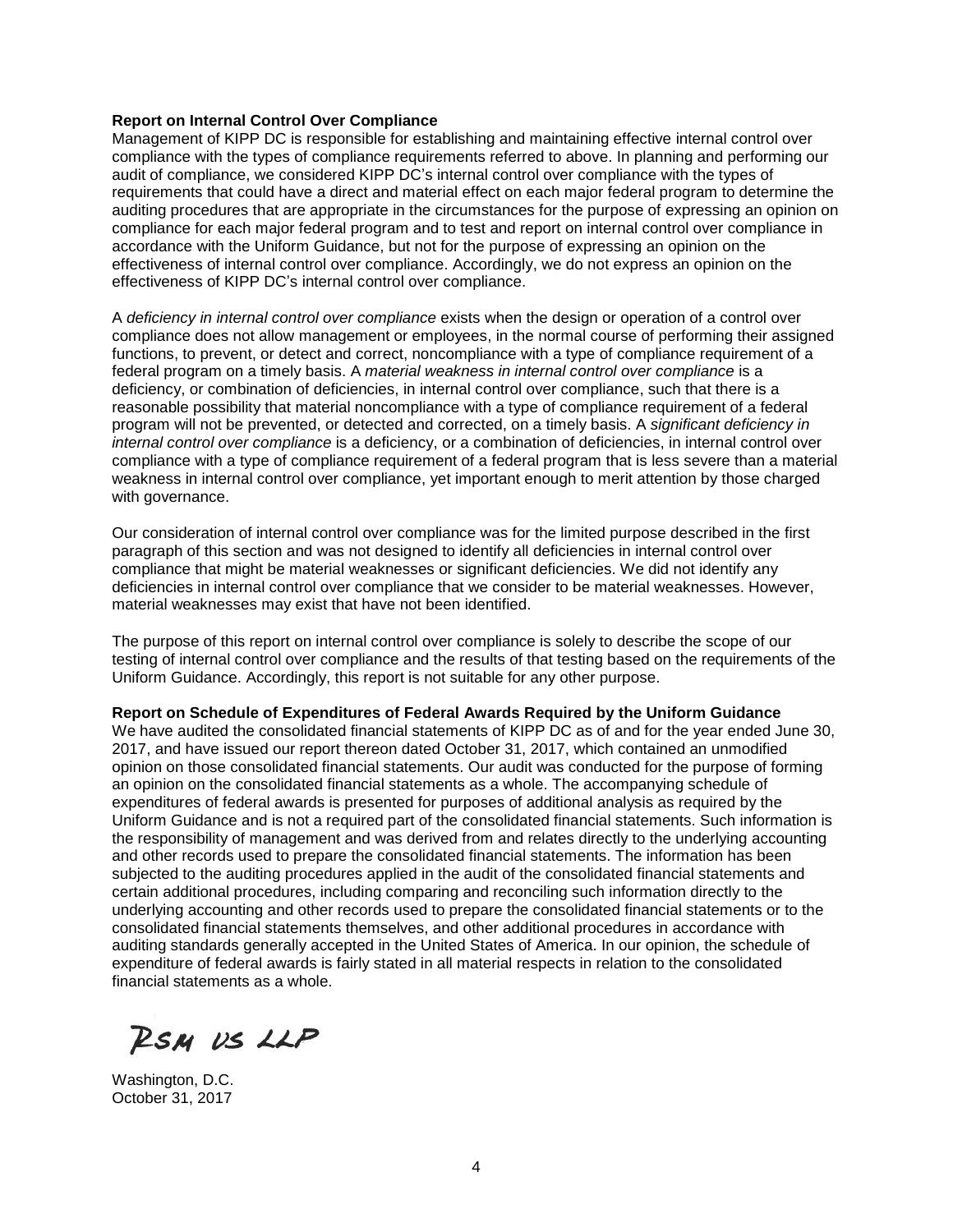# **Schedule of Expenditures of Federal Awards Year Ended June 30, 2017**

|                                                                | Federal     |                        |              |
|----------------------------------------------------------------|-------------|------------------------|--------------|
| Federal Grantor/                                               | <b>CFDA</b> | Grant/                 | Federal      |
| Pass-Through Grantor/Program Title                             | Number      | <b>Contract Number</b> | Expenditures |
| <b>U.S. Department of Education</b>                            |             |                        |              |
| Race to the Top - District Grants                              | 84.416A     | N/A                    | \$2,784,593  |
| Pass-through:                                                  |             |                        |              |
| District of Columbia Office of the State Superintendent        |             |                        |              |
| of Education:                                                  |             |                        |              |
| Title I Grants to Local Educational Agencies                   | 84.010      | N/A                    | 3,337,242    |
| Special Education - Grants to States                           | 84.027A     | 62027A                 | 833,361      |
| Supporting Effective Educator Development (SEED)               | 84.367D     | N/A                    | 118,644      |
| Scholarships for Opportunity and Results Act (SOAR Act)        | 84.370C     | N/A                    | 278,222      |
| KIPP Foundation:                                               |             |                        |              |
| Charter Schools Program (CSP)                                  | 84.282M     | U282M100010/12/14      | 426,645      |
|                                                                |             |                        | 7,778,707    |
|                                                                |             |                        |              |
| <b>Corporation for National and Community Service</b>          |             |                        |              |
| Pass-through:                                                  |             |                        |              |
| Venture Philanthropy Partners:                                 |             |                        |              |
| Social Innovation Fund (SIF)                                   | 94.019      | N/A                    | 100,617      |
| <b>U.S. Department of Agriculture</b>                          |             |                        |              |
| Pass-through:                                                  |             |                        |              |
| District of Columbia Office of the State Superintendent        |             |                        |              |
| of Education:                                                  |             |                        |              |
| <b>Child Nutrition Cluster:</b>                                |             |                        |              |
| National School Lunch Program                                  | 10.555      | N/A                    | 4,441,350    |
| <b>Child Nutrition Direct Certification Performance Awards</b> | 10.589      | N/A                    | 230,419      |
| DoD Fresh FAVORS                                               | 10.XXX      | N/A                    | 258,111      |
| Healthy Schools Act FY15                                       | 10.XXX      | N/A                    | 199,393      |
|                                                                |             |                        | 5,129,273    |
|                                                                |             |                        |              |
| <b>Total expenditures of federal awards</b>                    |             |                        | \$13,008,597 |

See notes to schedule of expenditures of federal awards.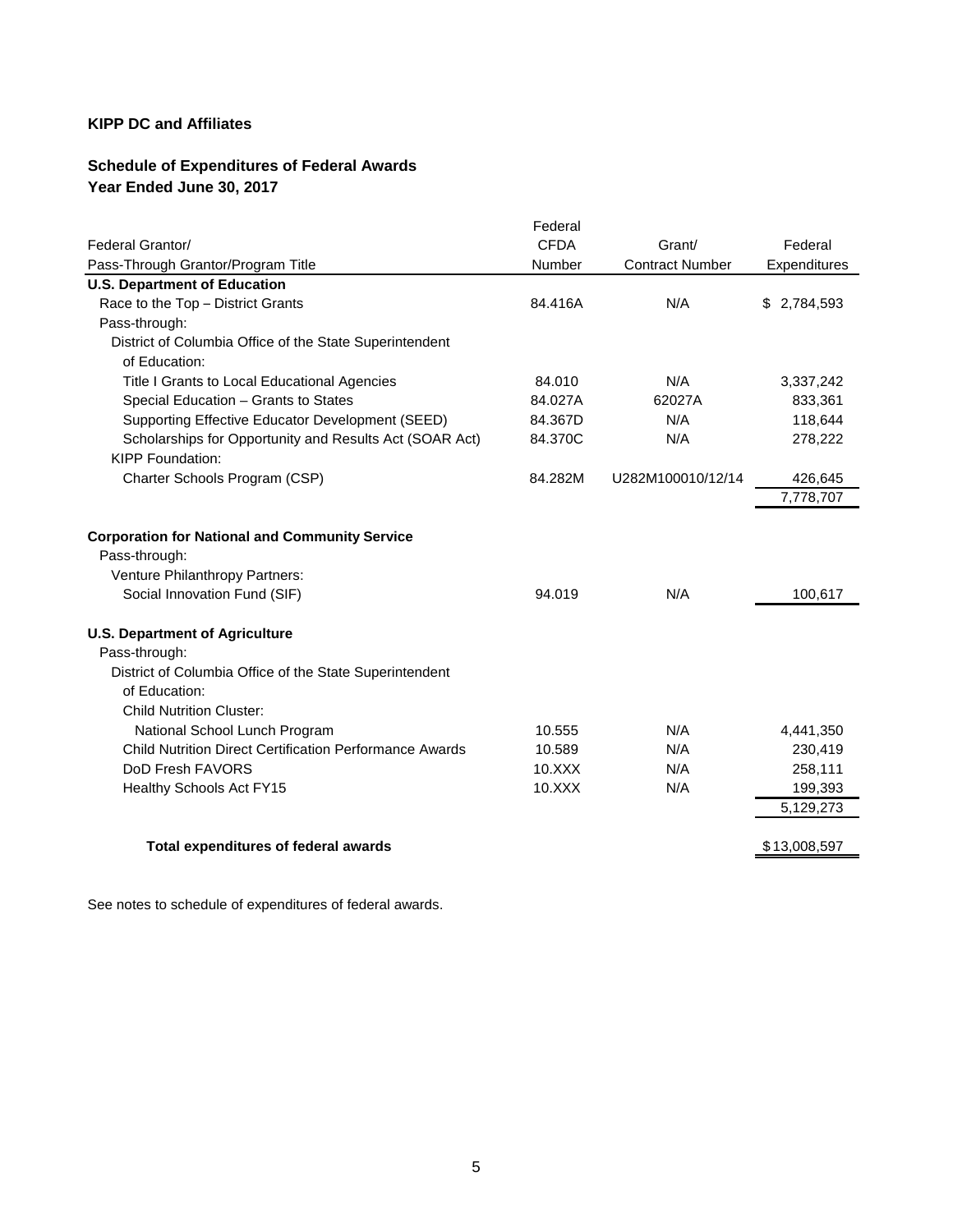## **Notes to Schedule of Expenditures of Federal Awards**

# **Note 1. Basis of Presentation**

The accompanying schedule of expenditures of federal awards (the Schedule) includes the federal award activity of KIPP DC programs of the federal government for the year ended June 30, 2017. The information in the Schedule is presented in accordance with the requirements of Title 2 U.S. Code of Federal Regulations Part 200, *Uniform Administrative Requirements, Cost Principles, and Audit Requirements for Federal Awards*. Because the Schedule presents only a selected portion of the operations of KIPP DC, it is not intended to and does not present the consolidated financial position, changes in net assets or cash flows of KIPP DC.

# **Note 2. Summary of Significant Accounting Policies**

Expenditures reported on the Schedule are reported on accrual basis of accounting. Such expenditures are recognized following, as applicable, either the cost principles in OMB Circular A-122, *Cost Principles for Non-Profit Organizations*, or the cost principles contained in Title 2 U.S. Code of Federal Regulations Part 200, *Uniform Administrative Requirements, Cost Principles, and Audit Requirements for Federal Awards*, wherein certain types of expenditures are not allowable or are limited as to reimbursement. KIPP DC did not elect to use the 10% de minimis cost rate as covered in §200.414 indirect (F&A) costs. There are no subrecipient expenditures.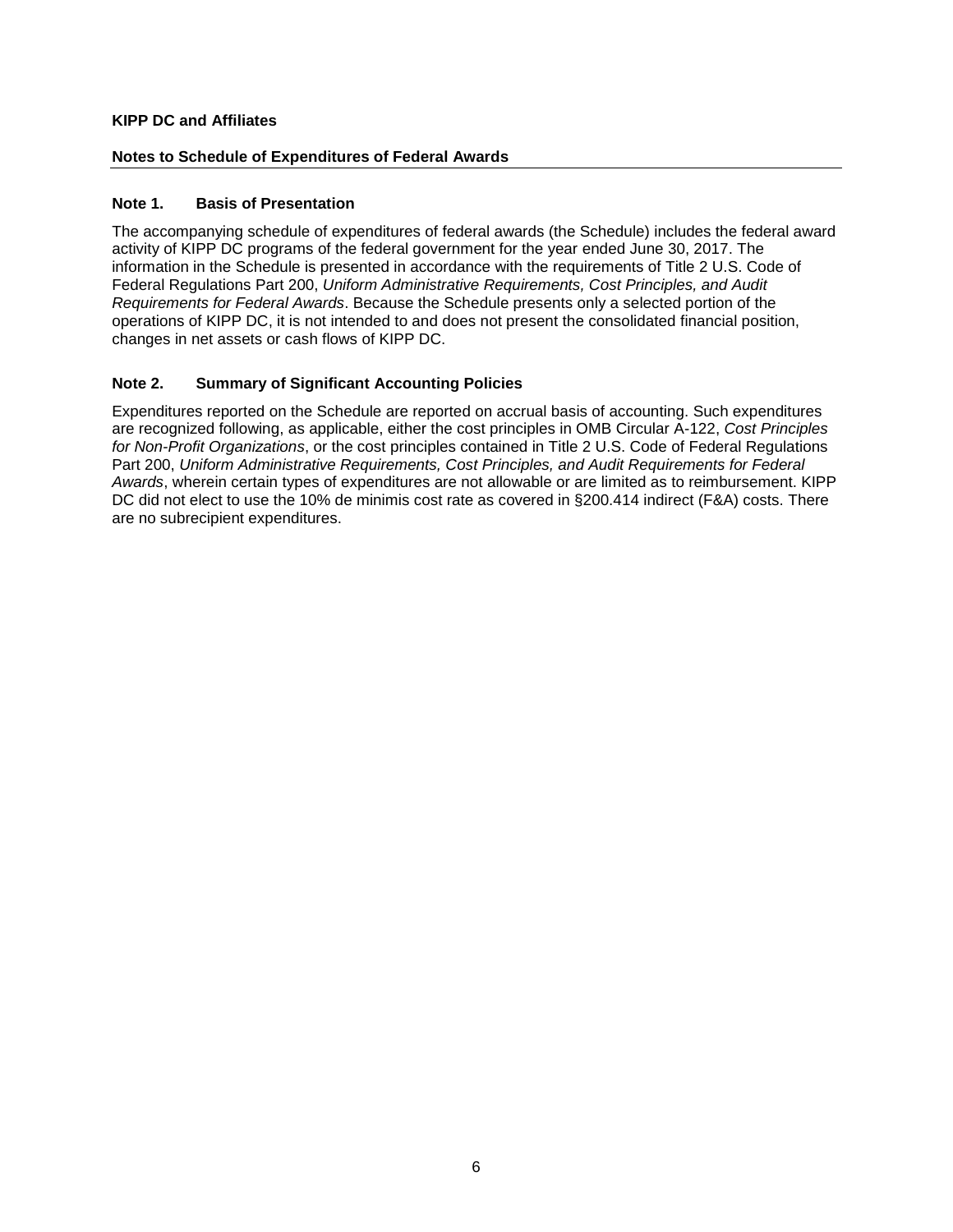## **Schedule of Findings and Questioned Costs Year Ended June 30, 2017**

# **Section I. Summary of Auditor's Results**

# *Financial Statements*

| Type of report the auditor issued on whether the<br>financial statements audited were prepared<br>in accordance with GAAP: | Unmodified                                                 |  |  |
|----------------------------------------------------------------------------------------------------------------------------|------------------------------------------------------------|--|--|
| Internal control over financial reporting:<br>Material weakness(es) identified?<br>Significant deficiency(ies) identified? | Yes<br>No<br>X<br>X<br>Yes<br>None Reported                |  |  |
| Noncompliance material to financial statements noted?                                                                      | Yes<br>X No                                                |  |  |
| <b>Federal Awards</b>                                                                                                      |                                                            |  |  |
| Internal control over major programs:<br>Material weakness(es) identified?<br>Significant deficiency(ies) identified?      | Yes<br>No<br>X.<br>None Reported<br>Yes<br>X.              |  |  |
| Type of auditor's report issued on compliance<br>for major programs:                                                       | Unmodified                                                 |  |  |
| Any audit findings disclosed that are required<br>to be reported in accordance with 2 CFR 200.516(a)?                      | Yes<br>No<br>X.                                            |  |  |
| Identification of major programs:                                                                                          |                                                            |  |  |
| CFDA Number(s) or Other Identifying Number                                                                                 | Name of Federal Program or Cluster                         |  |  |
| 84.416A                                                                                                                    | Race to the Top - District Grants                          |  |  |
| 84.370C                                                                                                                    | Scholarships for Opportunity and<br>Results Act (SOAR Act) |  |  |
| Dollar threshold used to distinguish between<br>Type A and Type B programs:                                                | \$750,000                                                  |  |  |
| Auditee qualified as low-risk auditee?                                                                                     | Yes<br>No<br>X.                                            |  |  |
| (Continued)                                                                                                                |                                                            |  |  |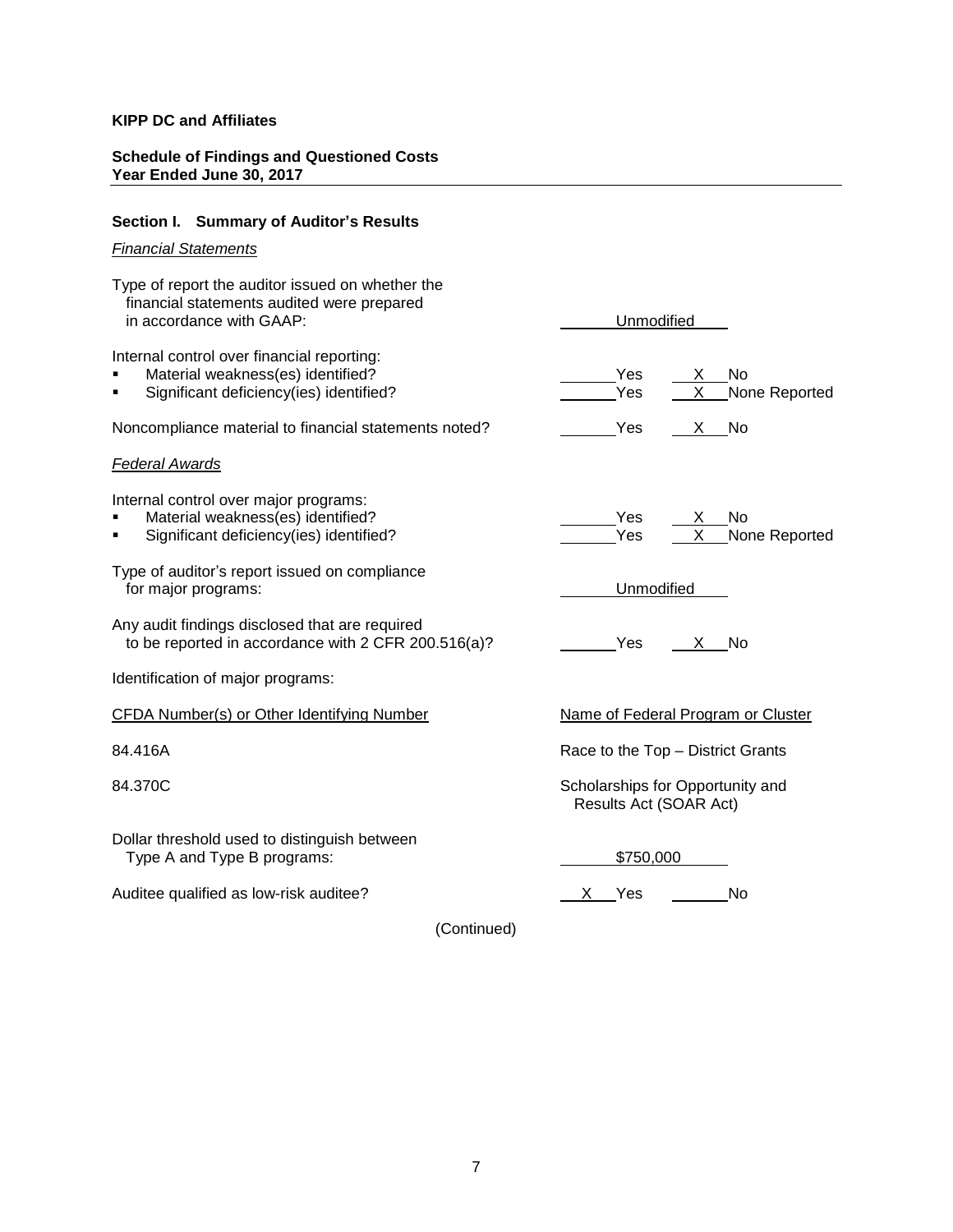## **Schedule of Findings and Questioned Costs (Continued) Year Ended June 30, 2017**

## **Section II. Financial Statement Findings**

None Reported.

# **Section III. Findings and Questioned Costs for Federal Awards**

None Reported.